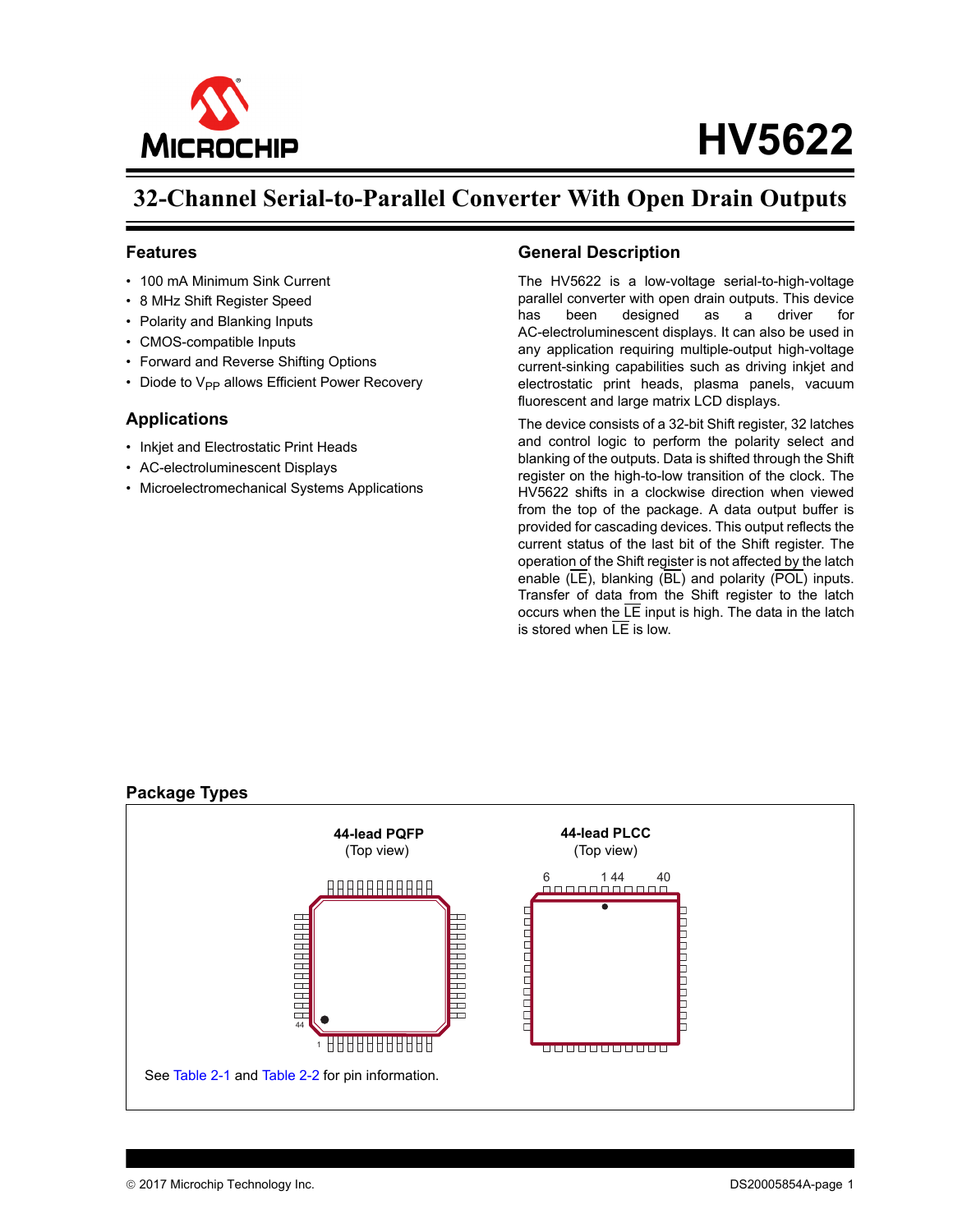## **Functional Block Diagram**

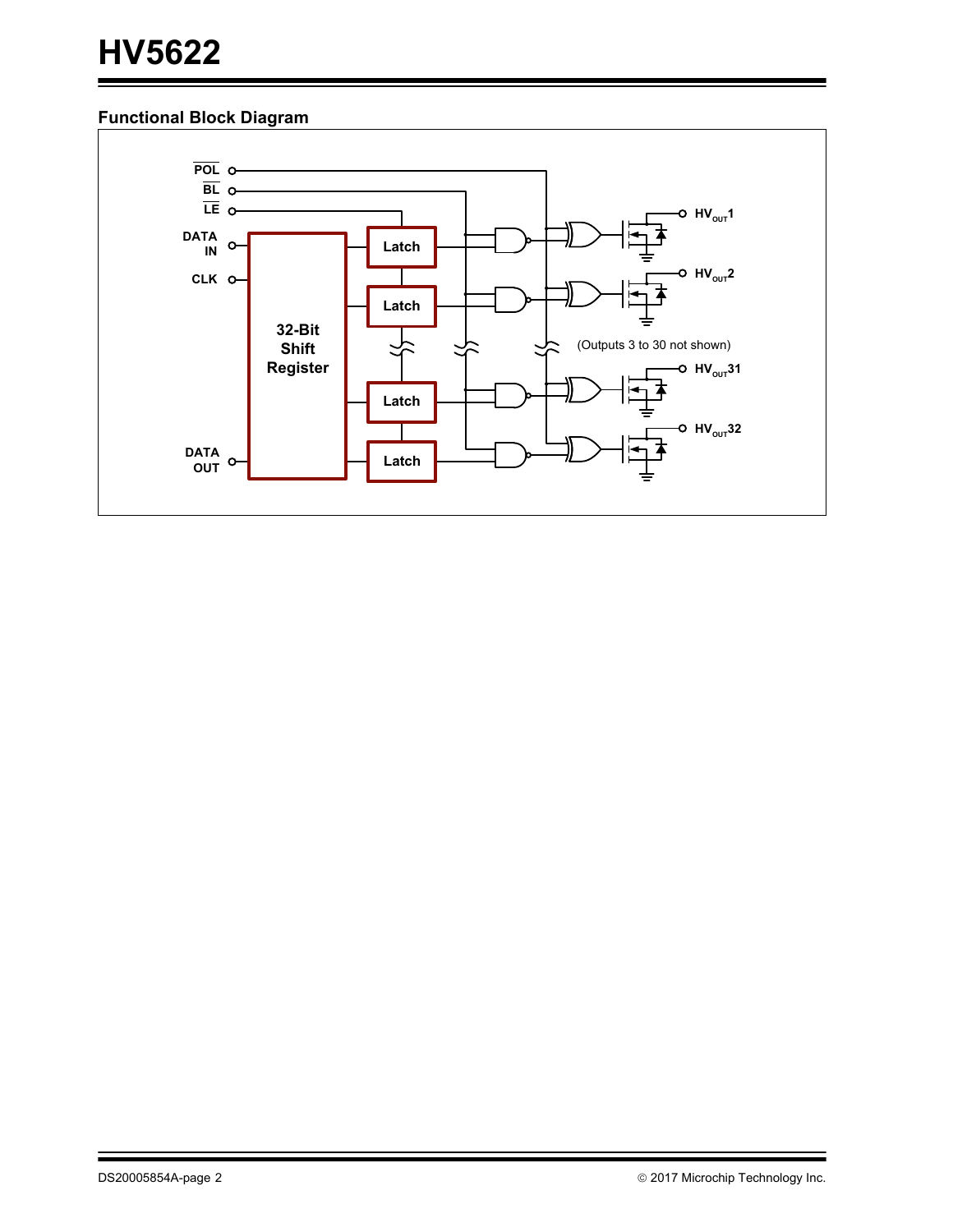## **Typical Application Circuit**

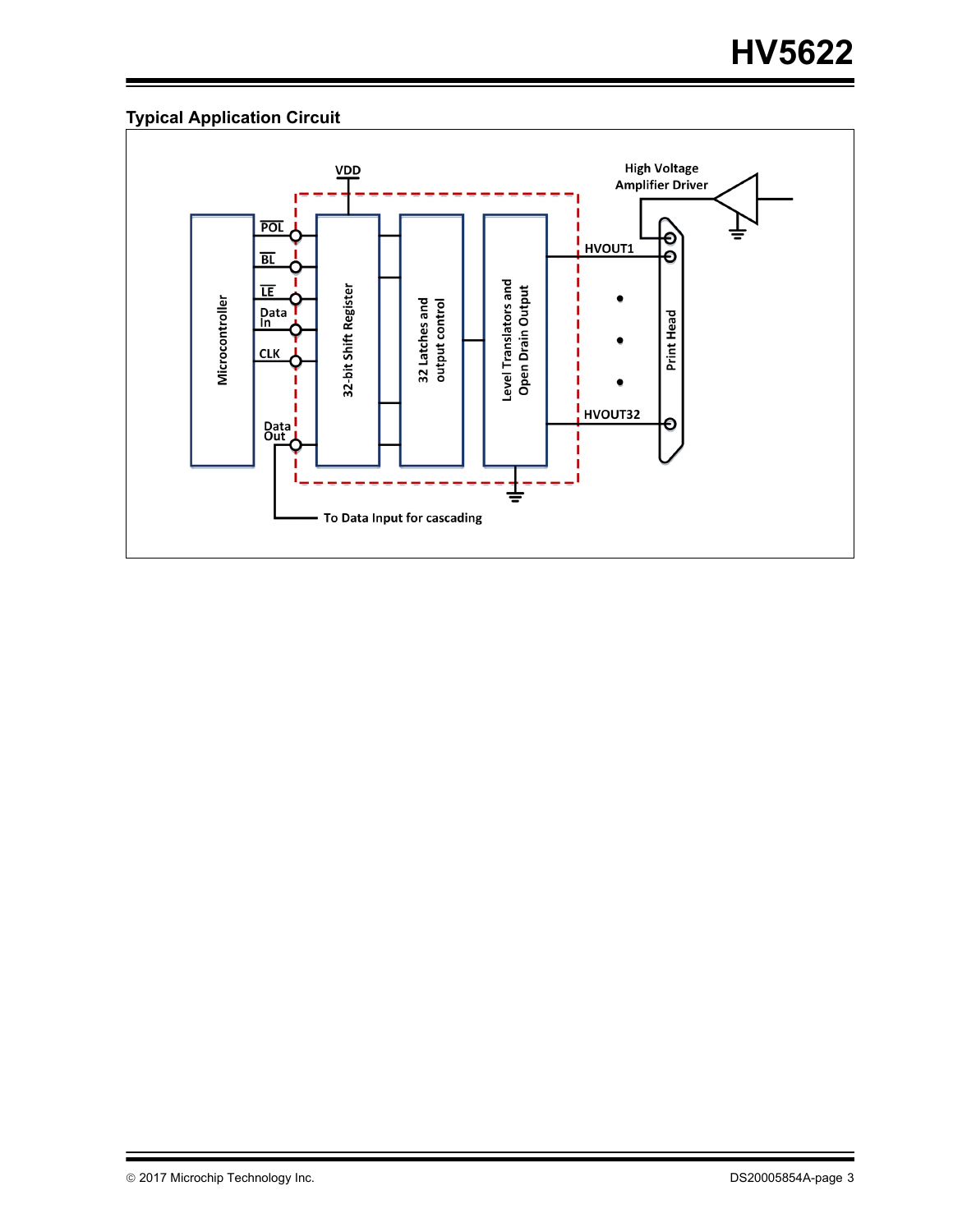## **1.0 ELECTRICAL CHARACTERISTICS**

### **Absolute Maximum Ratings†**

**† Notice:** Stresses above those listed under "Absolute Maximum Ratings" may cause permanent damage to the device. This is a stress rating only, and functional operation of the device at those or any other conditions above those indicated in the operational sections of this specification is not intended. Exposure to maximum rating conditions for extended periods may affect device reliability.

<span id="page-3-2"></span><span id="page-3-1"></span><span id="page-3-0"></span>**Note 1:** All voltages are referenced to V<sub>SS</sub>.

- **2:** Duty cycle is limited by the total power dissipated in the package.
- **3:** For operations above 25°C ambient, derate linearly to the maximum operating temperature at 20 mW/°C.

## **RECOMMENDED OPERATING CONDITIONS**

| <b>Parameter</b>                     | Sym.              | Min.    | Typ. | Max.            | Unit        | <b>Conditions</b> |
|--------------------------------------|-------------------|---------|------|-----------------|-------------|-------------------|
| Logic Supply Voltage                 | V <sub>DD</sub>   | 10.8    |      | 13.2            |             |                   |
| High-voltage Output Voltage          | HV <sub>OUT</sub> | $-0.3$  |      | $+220$          | v           |                   |
| High-level Input Voltage             | V <sub>IH</sub>   | $VDD-2$ |      | V <sub>DD</sub> | v           |                   |
| Low-level Input Voltage              | $V_{IL}$          | 0       |      | 2               | v           |                   |
| <b>Clock Frequency</b>               | $f_{CLK}$         |         |      | 8               | <b>MHz</b>  |                   |
| <b>Operating Ambient Temperature</b> | $T_A$             | -40     |      | $+85$           | $^{\circ}C$ |                   |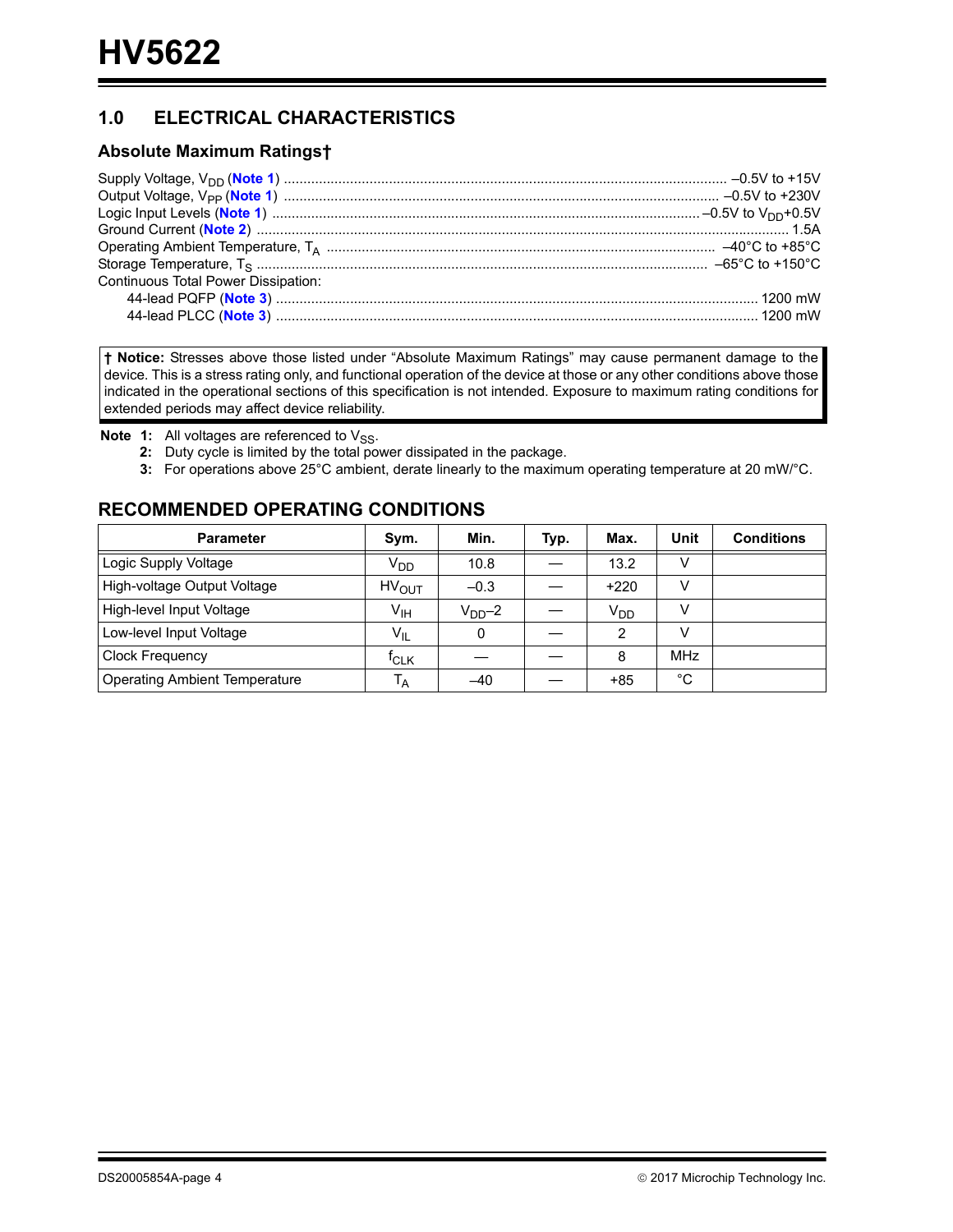## **DC ELECTRICAL CHARACTERISTICS**

| <b>Electrical Specifications:</b> Over recommended operating conditions unless otherwise stated |              |             |               |        |      |                                       |                                       |  |
|-------------------------------------------------------------------------------------------------|--------------|-------------|---------------|--------|------|---------------------------------------|---------------------------------------|--|
| <b>Parameter</b>                                                                                |              | Sym.        | Min.          | Typ.   | Max. | Unit                                  | <b>Conditions</b>                     |  |
| V <sub>DD</sub> Supply Current                                                                  |              | OD!         |               |        | 15   | mA                                    | $f_{CLK}$ = 8 MHz, $f_{DATA}$ = 4 MHz |  |
| Quiescent V <sub>DD</sub> Supply Current                                                        |              | <b>PDDQ</b> |               |        | 100  | μA                                    | $V_{IN} = 0V$                         |  |
| Off State Output Current                                                                        | $I_{O(OFF)}$ |             |               | 10     | μA   | All outputs high, all SWS<br>parallel |                                       |  |
| High-level Logic Input Current                                                                  | ЧΗ           |             |               |        | μA   | $V_{IH} = V_{DD}$                     |                                       |  |
| Low-level Logic Input Current                                                                   |              | ŀ⊫          |               |        | $-1$ | μA                                    | $V_{II} = 0V$                         |  |
| High-level Output Data Out                                                                      |              | $V_{OH}$    | $V_{DD} - 1V$ |        |      | V                                     | $I_{DOUT} = -100 \mu A$               |  |
| Low-level Output Voltage                                                                        | $HV_{OUT}$   |             |               |        | 15   | V                                     | $I_{HVOUT}$ = 100 mA                  |  |
|                                                                                                 | Data Out     | $V_{OL}$    |               |        |      | v                                     | $I_{DOUT}$ = 100 µA                   |  |
| HV <sub>OUT</sub> Clamp Voltage                                                                 | $V_{OC}$     |             |               | $-1.5$ | V    | $I_{OL} = -100$ mA                    |                                       |  |

## **AC ELECTRICAL CHARACTERISTICS**

| Electrical Specifications: $V_{DD}$ = 12V, T <sub>A</sub> = 25°C |                             |      |      |      |            |                                       |  |  |
|------------------------------------------------------------------|-----------------------------|------|------|------|------------|---------------------------------------|--|--|
| <b>Parameter</b>                                                 | Sym.                        | Min. | Typ. | Max. | Unit       | <b>Conditions</b>                     |  |  |
| <b>Clock Frequency</b>                                           | $t_{CLK}$                   |      |      | 8    | <b>MHz</b> |                                       |  |  |
| Clock Width, High or Low                                         | $t_{WL}$ , $t_{WH}$         | 62   |      |      | ns         |                                       |  |  |
| Data Set-up Time before CLK Falls                                | t <sub>SU</sub>             | 25   |      |      | ns         |                                       |  |  |
| Data Hold Time after CLK Falls                                   | tμ                          | 10   |      |      | ns         |                                       |  |  |
| Turn-on Time, HV <sub>OUT</sub> from Enable                      | t <sub>ON</sub>             |      |      | 500  | ns         | $R_1 = 2 k\Omega$ to $V_{PP}$ maximum |  |  |
| Delay Time Clock to Data High to Low                             | <sup>I</sup> DHL            |      |      | 100  | ns         | $C_1 = 15 pF$                         |  |  |
| Delay Time Clock to Data Low to High                             | $t_{\text{DLH}}$            |      |      | 100  | ns         | $C_1 = 15 pF$                         |  |  |
| Delay Time Clock to Latch Enable Low to High                     | $t_{\text{DLE}}$            | 50   |      |      | ns         |                                       |  |  |
| Latch Enable Pulse Width                                         | $t_{WLE}$                   | 50   |      |      | ns         |                                       |  |  |
| Latch Enable Setup Time before Clock Falls                       | $\mathfrak{r}_{\text{SLE}}$ | 50   |      |      | ns         |                                       |  |  |

## **TEMPERATURE SPECIFICATIONS**

| <b>Parameter</b>                     | Sym.           | Min.  | Typ. | Max.   | Unit           | <b>Conditions</b> |
|--------------------------------------|----------------|-------|------|--------|----------------|-------------------|
| <b>TEMPERATURE RANGE</b>             |                |       |      |        |                |                   |
| <b>Operating Ambient Temperature</b> | Т <sub>А</sub> | $-40$ |      | $+85$  | °C             |                   |
| Storage Temperature                  | $T_{\rm S}$    | $-65$ |      | $+150$ | °C             |                   |
| <b>PACKAGE THERMAL RESISTANCE</b>    |                |       |      |        |                |                   |
| 44-lead PQFP                         | $\theta_{JA}$  |       | 51   |        | $^{\circ}$ C/W |                   |
| 44-lead PLCC                         | $\theta_{JA}$  |       | 37   |        | $\degree$ C/W  |                   |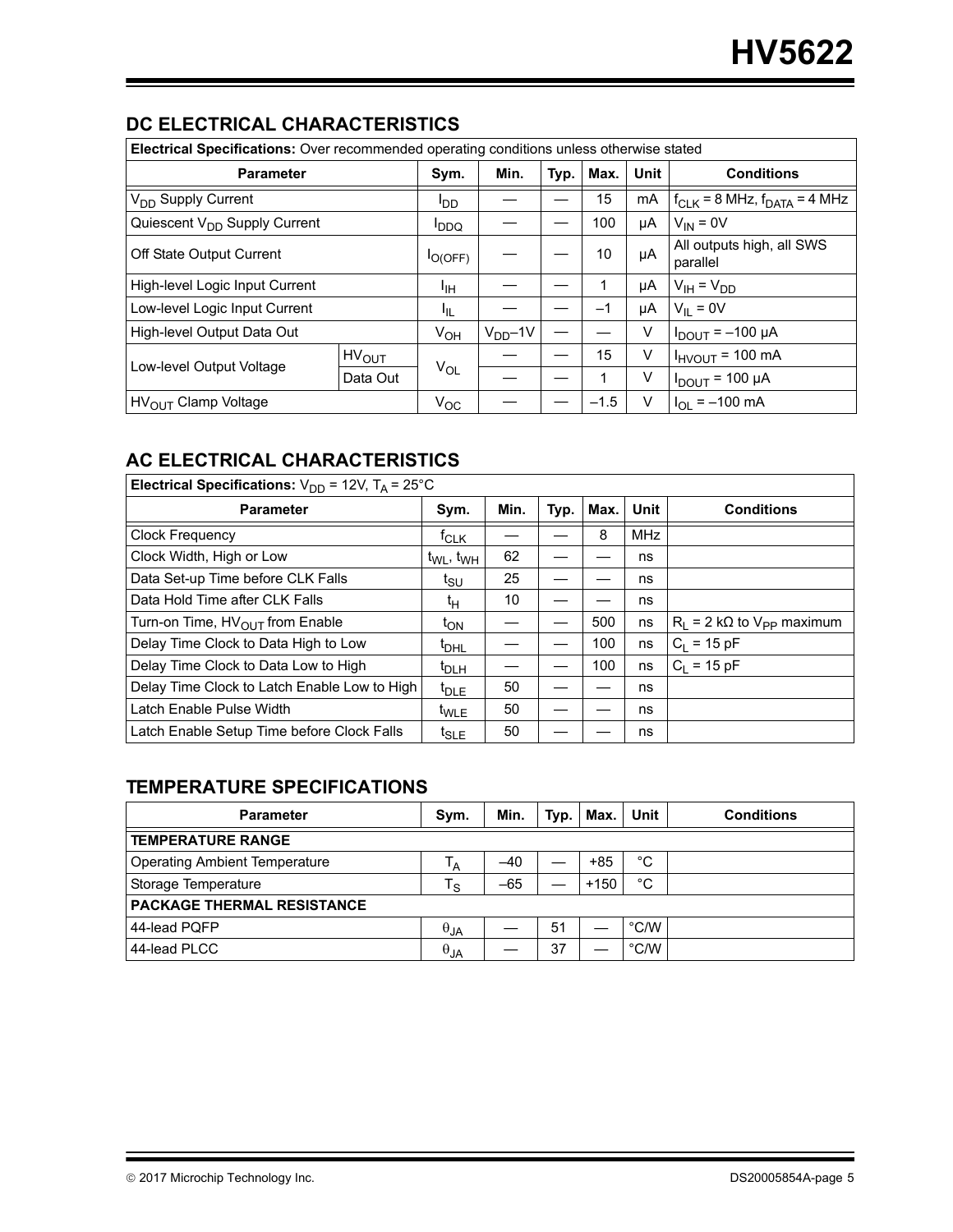# **HV5622**

## **Timing Waveforms**

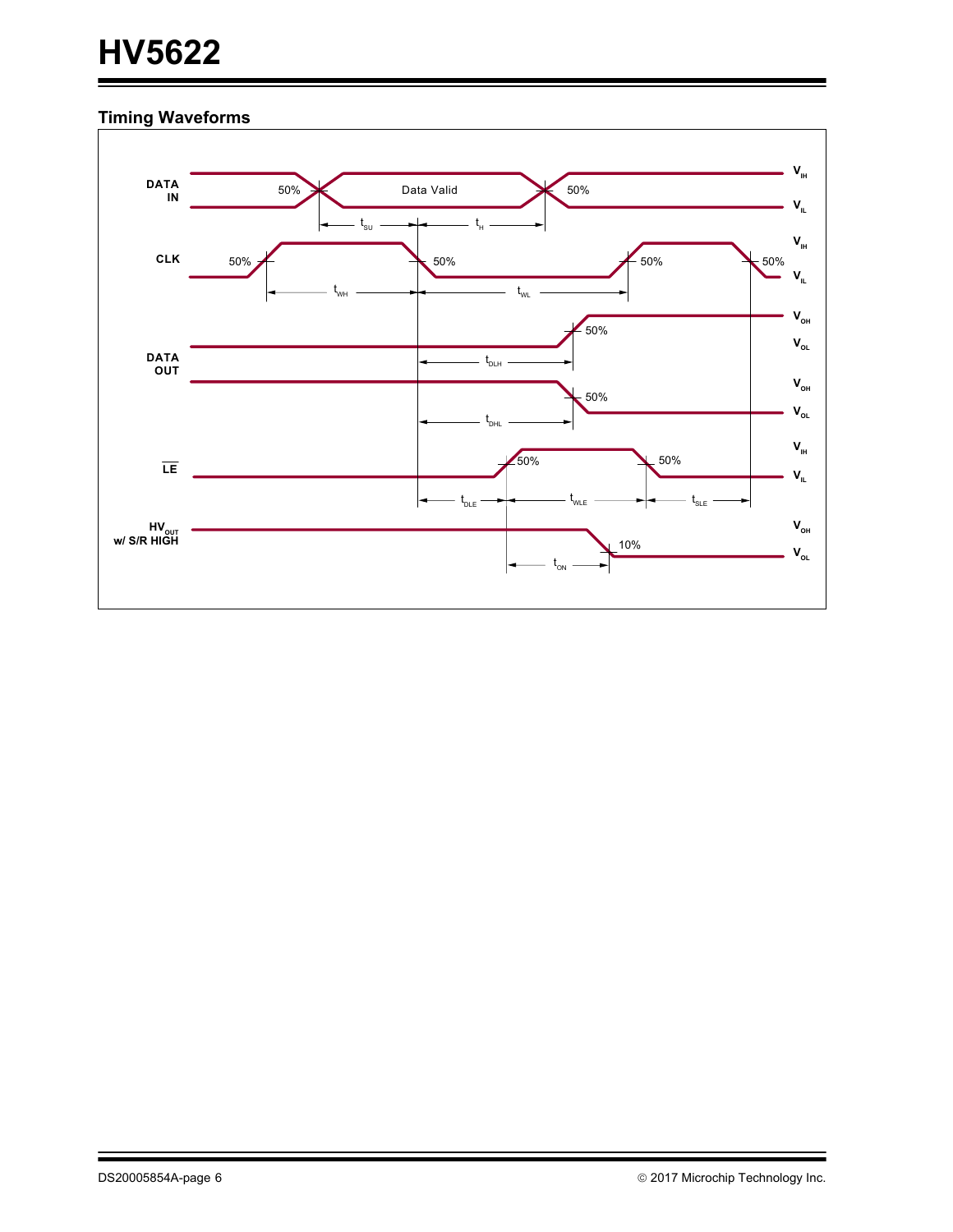## **2.0 PIN DESCRIPTION**

The details on the pins of HV5622 44-lead PQFP and 44-lead PLCC are in [Table](#page-7-0) 2-1 and Table 2-2, respectively. Refer to **[Package Types](#page-0-0)** for the location of pins.

| <b>Pin Number</b> | <b>Pin Name</b> | <b>Description</b>                                                                                        |
|-------------------|-----------------|-----------------------------------------------------------------------------------------------------------|
| 1                 | HVOUT22         | High-voltage output                                                                                       |
| $\overline{2}$    | HVOUT21         | High-voltage output                                                                                       |
| 3                 | HVOUT20         | High-voltage output                                                                                       |
| 4                 | HVOUT19         | High-voltage output                                                                                       |
| 5                 | HVOUT18         | High-voltage output                                                                                       |
| 6                 | HVOUT17         | High-voltage output                                                                                       |
| 7                 | HVOUT16         | High-voltage output                                                                                       |
| 8                 | HVOUT15         | High-voltage output                                                                                       |
| 9                 | HVOUT14         | High-voltage output                                                                                       |
| 10                | HVOUT13         | High-voltage output                                                                                       |
| 11                | HVOUT12         | High-voltage output                                                                                       |
| 12                | HVOUT11         | High-voltage output                                                                                       |
| 13                | HVOUT10         | High-voltage output                                                                                       |
| 14                | HVOUT9          | High-voltage output                                                                                       |
| 15                | HVOUT8          | High-voltage output                                                                                       |
| 16                | HVOUT7          | High-voltage output                                                                                       |
| 17                | HVOUT6          | High-voltage output                                                                                       |
| 18                | HVOUT5          | High-voltage output                                                                                       |
| 19                | HVOUT4          | High-voltage output                                                                                       |
| 20                | HVOUT3          | High-voltage output                                                                                       |
| 21                | HVOUT2          | High-voltage output                                                                                       |
| 22                | HVOUT1          | High-voltage output                                                                                       |
| 23                | DATA OUT        | Data output pin                                                                                           |
| 24                | <b>NC</b>       | No connection                                                                                             |
| 25                | <b>NC</b>       | No connection                                                                                             |
| 26                | <b>NC</b>       | No connection                                                                                             |
| 27                | <b>POL</b>      | Inverts the polarity of the HVOUT pins                                                                    |
| 28                | <b>CLK</b>      | Clock pin. Shift registers shift data on the falling edge of the input clock.                             |
| 29                | <b>VSS</b>      | Reference voltage (usually ground)                                                                        |
| 30                | VDD             | Logic supply voltage                                                                                      |
| 31                | īΕ              | Latch enable pin. Data is shifted from the Shift register to the latches on logic<br>input high.          |
| 32                | <b>DATA IN</b>  | Data input pin                                                                                            |
| 33                | $\overline{BL}$ | This blanking pin sets all HVOUT pins low or high depending upon the state of<br>polarity. See Table 3-2. |
| 34                | <b>NC</b>       | No connection                                                                                             |

<span id="page-6-0"></span>**TABLE 2-1: 44-LEAD PQFP PIN FUNCTION TABLE**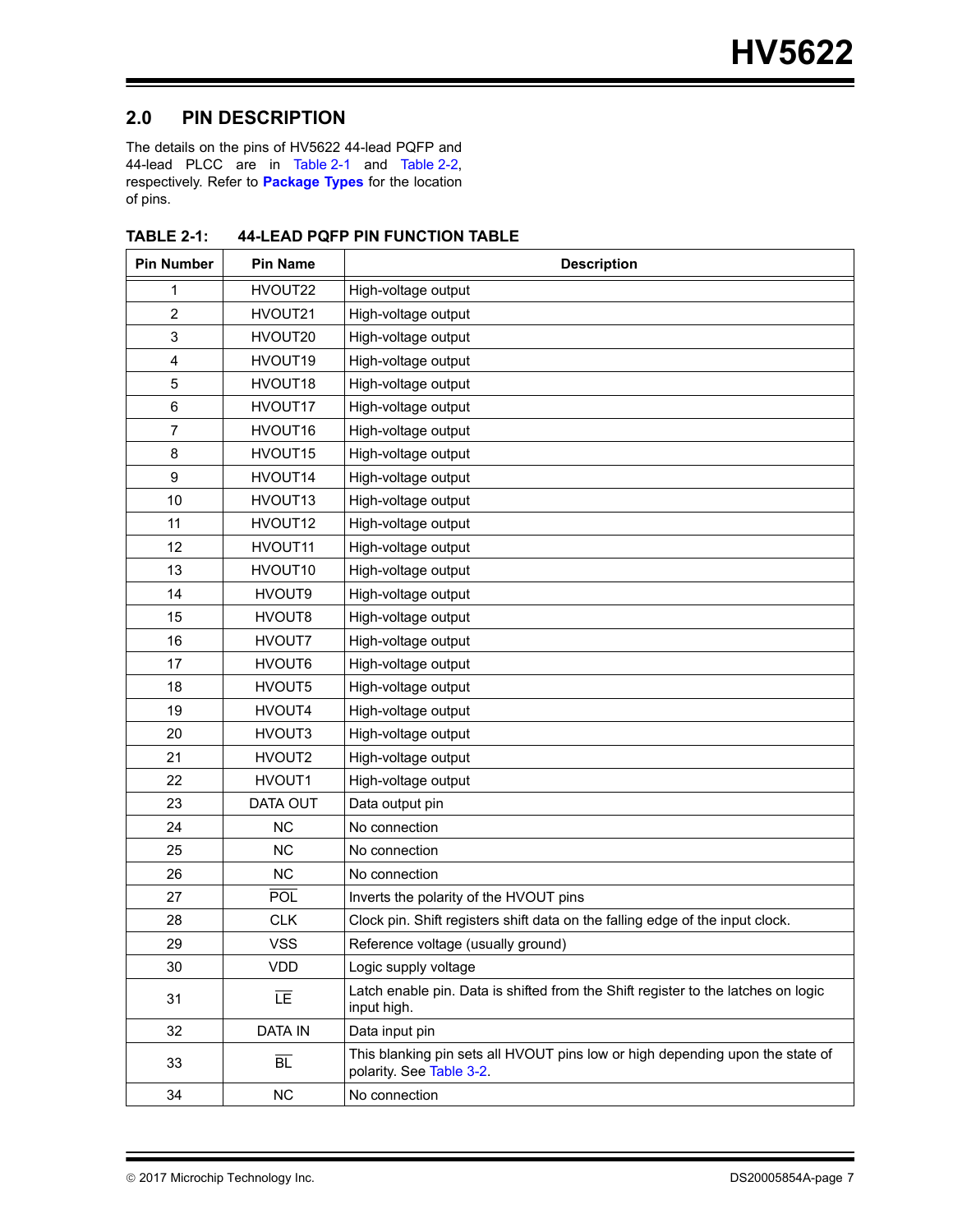| <b>Pin Number</b> | <b>Pin Name</b> | <b>Description</b>  |
|-------------------|-----------------|---------------------|
| 35                | HVOUT32         | High-voltage output |
| 36                | HVOUT31         | High-voltage output |
| 37                | HVOUT30         | High-voltage output |
| 38                | HVOUT29         | High-voltage output |
| 39                | HVOUT28         | High-voltage output |
| 40                | HVOUT27         | High-voltage output |
| 41                | HVOUT26         | High-voltage output |
| 42                | HVOUT25         | High-voltage output |
| 43                | HVOUT24         | High-voltage output |
| 44                | HVOUT23         | High-voltage output |

### **TABLE 2-1: 44-LEAD PQFP PIN FUNCTION TABLE (CONTINUED)**

#### <span id="page-7-0"></span>**TABLE 2-2: 44-LEAD PLCC PIN FUNCTION TABLE**

| <b>Pin Number</b> | <b>Pin Name</b> | <b>Description</b>                                                                               |
|-------------------|-----------------|--------------------------------------------------------------------------------------------------|
| 1                 | HVOUT17         | High-voltage output                                                                              |
| $\overline{2}$    | HVOUT16         | High-voltage output                                                                              |
| 3                 | HVOUT15         | High-voltage output                                                                              |
| 4                 | HVOUT14         | High-voltage output                                                                              |
| 5                 | HVOUT13         | High-voltage output                                                                              |
| $\,6\,$           | HVOUT12         | High-voltage output                                                                              |
| $\overline{7}$    | HVOUT11         | High-voltage output                                                                              |
| 8                 | HVOUT10         | High-voltage output                                                                              |
| $\boldsymbol{9}$  | HVOUT9          | High-voltage output                                                                              |
| 10                | HVOUT8          | High-voltage output                                                                              |
| 11                | HVOUT7          | High-voltage output                                                                              |
| 12                | HVOUT6          | High-voltage output                                                                              |
| 13                | HVOUT5          | High-voltage output                                                                              |
| 14                | HVOUT4          | High-voltage output                                                                              |
| 15                | HVOUT3          | High-voltage output                                                                              |
| 16                | HVOUT2          | High-voltage output                                                                              |
| 17                | HVOUT1          | High-voltage output                                                                              |
| 18                | <b>DATA OUT</b> | Data output pin                                                                                  |
| 19                | <b>NC</b>       | No connection                                                                                    |
| 20                | <b>NC</b>       | No connection                                                                                    |
| 21                | <b>NC</b>       | No connection                                                                                    |
| 22                | <b>POL</b>      | Inverts the polarity of the HVOUT pins                                                           |
| 23                | <b>CLK</b>      | Clock pin. Shift registers shift data on the falling edge of the input clock.                    |
| 24                | <b>VSS</b>      | Reference voltage (usually ground)                                                               |
| 25                | <b>VDD</b>      | Logic supply voltage                                                                             |
| 26                | īΕ              | Latch enable pin. Data is shifted from the Shift register to the latches on logic<br>input high. |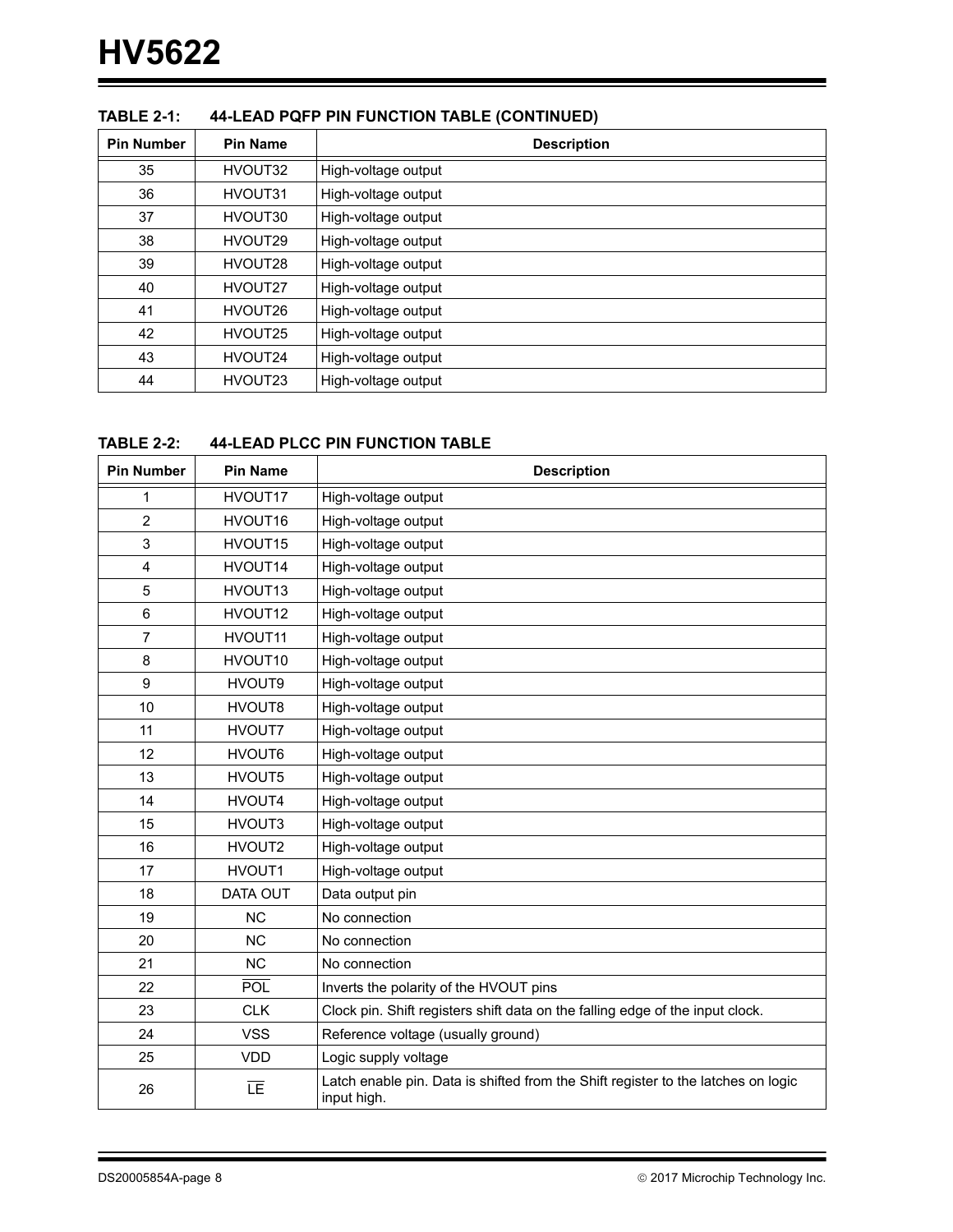| <b>Pin Number</b> | <b>Pin Name</b>     | <b>Description</b>                                                                                        |
|-------------------|---------------------|-----------------------------------------------------------------------------------------------------------|
| 27                | <b>DATA IN</b>      | Data input pin                                                                                            |
| 28                | $\overline{BL}$     | This blanking pin sets all HVOUT pins low or high depending upon the state of<br>polarity. See Table 3-2. |
| 29                | <b>NC</b>           | No internal connection                                                                                    |
| 30                | HVOUT32             | High-voltage output                                                                                       |
| 31                | HVOUT31             | High-voltage output                                                                                       |
| 32                | HVOUT30             | High-voltage output                                                                                       |
| 33                | HVOUT29             | High-voltage output                                                                                       |
| 34                | HVOUT28             | High-voltage output                                                                                       |
| 35                | HVOUT27             | High-voltage output                                                                                       |
| 36                | HVOUT26             | High-voltage output                                                                                       |
| 37                | HVOUT25             | High-voltage output                                                                                       |
| 38                | HVOUT24             | High-voltage output                                                                                       |
| 39                | HVOUT23             | High-voltage output                                                                                       |
| 40                | HVOUT22             | High-voltage output                                                                                       |
| 41                | HVOUT21             | High-voltage output                                                                                       |
| 42                | HVOUT20             | High-voltage output                                                                                       |
| 43                | HVOUT19             | High-voltage output                                                                                       |
| 44                | HVOUT <sub>18</sub> | High-voltage output                                                                                       |

**TABLE 2-2: 44-LEAD PLCC PIN FUNCTION TABLE (CONTINUED)**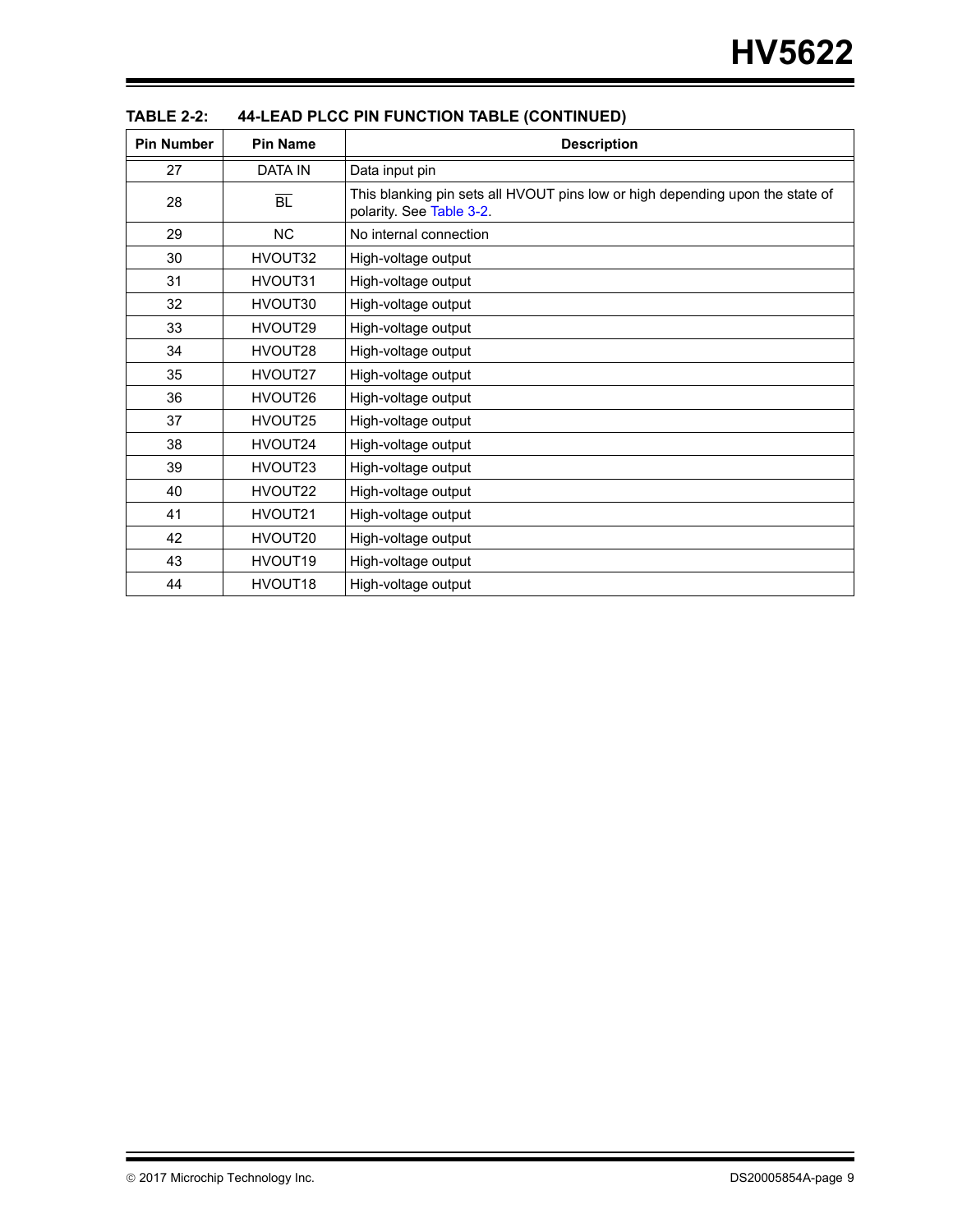## **3.0 FUNCTIONAL DESCRIPTION**

Follow the steps in [Table](#page-9-1) 3-1 to power up and power down the HV5622.

#### <span id="page-9-1"></span>**TABLE 3-1: POWER-UP AND POWER-DOWN SEQUENCE**

|             | Power-up                         | Power-down  |                        |  |  |
|-------------|----------------------------------|-------------|------------------------|--|--|
| <b>Step</b> | <b>Description</b>               | <b>Step</b> | <b>Description</b>     |  |  |
|             | Connect ground.                  |             | Remove all inputs.     |  |  |
| ∼           | Apply V <sub>DD.</sub>           |             | Remove V <sub>DD</sub> |  |  |
| ◠<br>د      | Set all inputs to a known state. | ◠<br>J      | Disconnect ground.     |  |  |

#### <span id="page-9-0"></span>**TABLE 3-2: TRUTH FUNCTION TABLE**

|                    |        | <b>Outputs</b> |                       |           |     |        |                            |                      |     |                |                |          |     |     |
|--------------------|--------|----------------|-----------------------|-----------|-----|--------|----------------------------|----------------------|-----|----------------|----------------|----------|-----|-----|
| <b>Function</b>    |        |                | <b>Shift Register</b> |           |     |        | <b>High-voltage Output</b> |                      |     | Data Out       |                |          |     |     |
|                    | Data   | <b>CLK</b>     | <b>LE</b>             | <b>BL</b> | POL | 1      | 2                          | $\cdots$             | 32  |                | 2              | $\cdots$ | 32  |     |
| All On             | X      | x              | X                     |           |     | p1     | p <sub>2</sub>             | $\sim$ $\sim$ $\sim$ | p32 | On             | On             | $\cdots$ | On  | d   |
| All Off            | X      | X              | X                     |           | H   | p1     | p <sub>2</sub>             | $\cdots$             | p32 | Off            | Off            | $\cdots$ | Off | d   |
| <b>Invert Mode</b> | X      | X              | ட                     | н         |     | p1     | p <sub>2</sub>             | $\cdots$             | p32 | p1             | p <sub>2</sub> | $\cdots$ | p32 | d   |
| Load S/R           | H or L |                | ┗                     | н         | H   | H or L | p1                         | $\cdots$             | p31 | p1             | p <sub>2</sub> | $\cdots$ | p32 | p32 |
| Load Latches       | X      | H or L         | ᠰ                     | н         | н   | p1     | p <sub>2</sub>             | $\cdots$             | p32 | p1             | p <sub>2</sub> | $\cdots$ | p32 | d   |
|                    | X      | H or L         | ᠰ                     | н         |     | p1     | p <sub>2</sub>             | $\cdots$             | p32 | p <sub>1</sub> | p <sub>2</sub> | $\cdots$ | p32 | d   |
| Transparent        | ┗      |                | Н                     | н         | н   |        | p1                         | $\sim$ $\sim$ $\sim$ | p31 | Off            | p1             | $\cdots$ | p31 | p32 |
| Latch Mode         | H      |                | H                     | н         | H   | н      | p1                         | $\cdots$             | p31 | On             | p1             | $\cdots$ | p31 | p32 |

**Note:** H = High-logic level

L = Low-logic level

 $X = I$ rrelevant

↓ = High-to-low transition

↑ = Low-to-high transition

d = Current state of the data output

pn = "p" represents the current state of the Shift register output, and

"n" represents the channel order.



*FIGURE 3-1: Input and Output Equivalent Circuits.*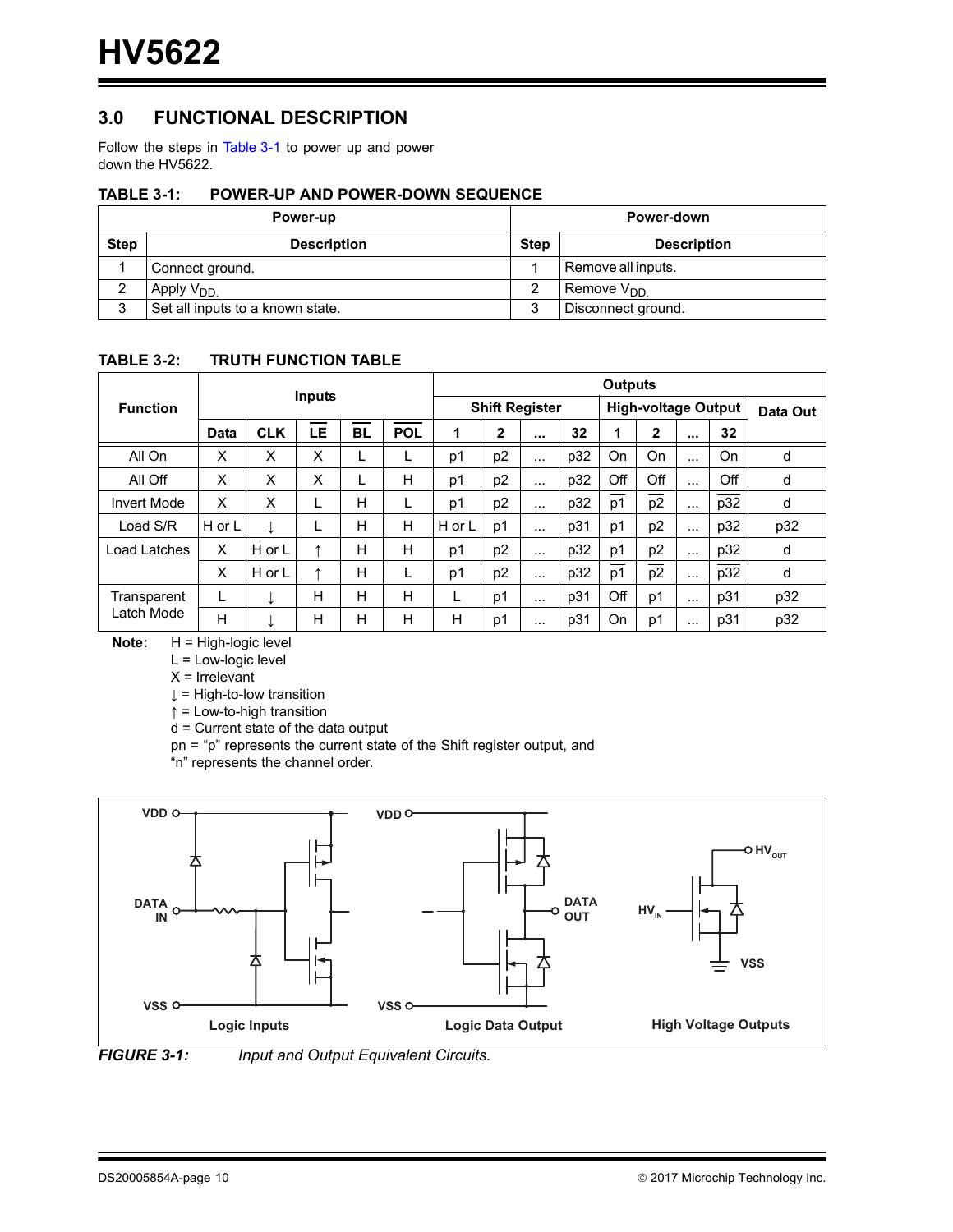## **4.0 PACKAGE MARKING INFORMATION**

## **4.1 Packaging Information**



|       | Legend: XXX<br>Y<br>YY<br><b>WW</b><br><b>NNN</b><br>(e3)<br>$\star$ | Product Code or Customer-specific information<br>Year code (last digit of calendar year)<br>Year code (last 2 digits of calendar year)<br>Week code (week of January 1 is week '01')<br>Alphanumeric traceability code<br>Pb-free JEDEC <sup>®</sup> designator for Matte Tin (Sn)<br>This package is Pb-free. The Pb-free JEDEC designator ((e3))<br>can be found on the outer packaging for this package. |
|-------|----------------------------------------------------------------------|-------------------------------------------------------------------------------------------------------------------------------------------------------------------------------------------------------------------------------------------------------------------------------------------------------------------------------------------------------------------------------------------------------------|
| Note: |                                                                      | In the event the full Microchip part number cannot be marked on one line, it will<br>be carried over to the next line, thus limiting the number of available<br>characters for product code or customer-specific information. Package may or<br>not include the corporate logo.                                                                                                                             |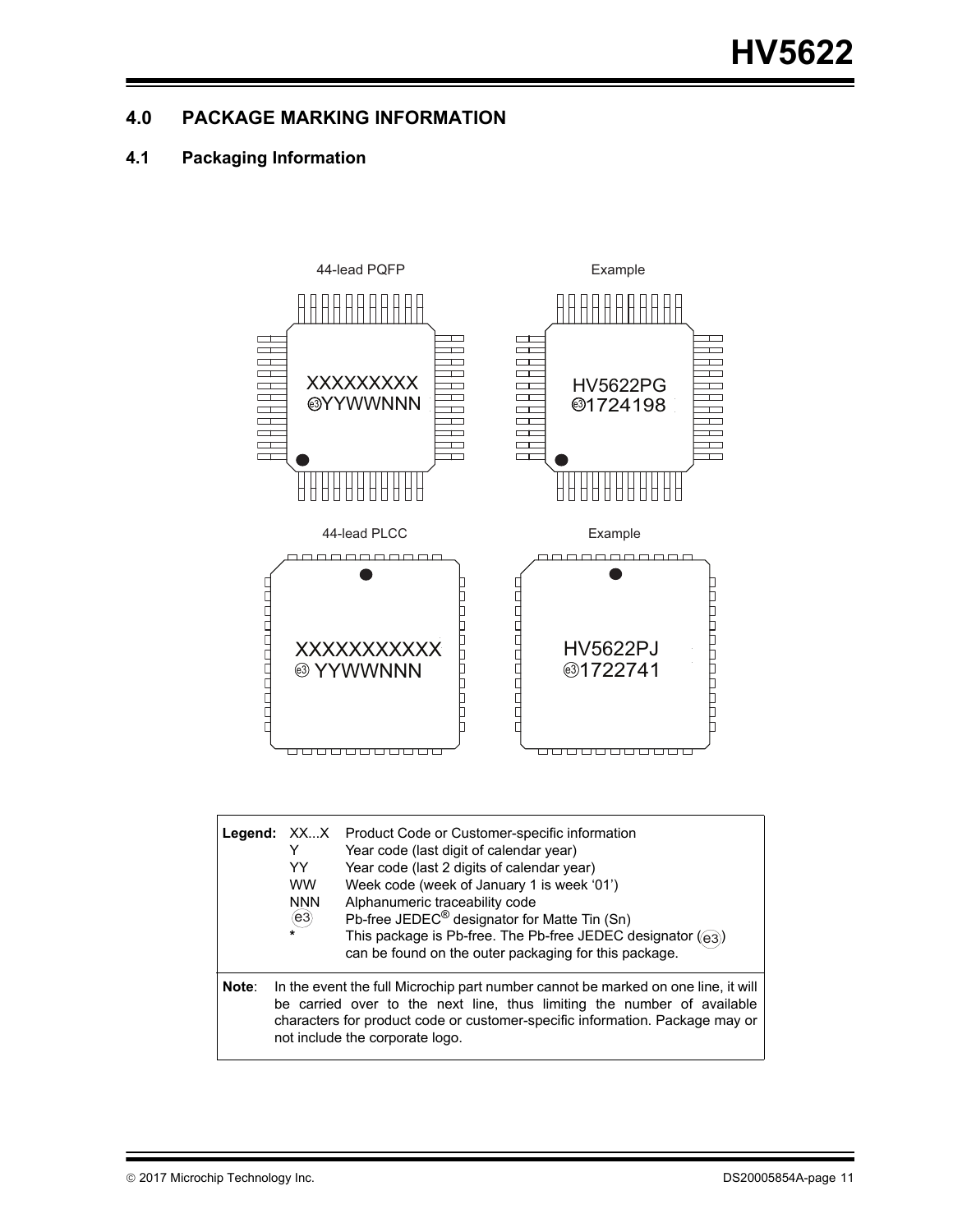## **44-Lead PQFP Package Outline (PG)**

*10.00x10.00mm body, 2.35mm height (max), 0.80mm pitch*



Note: For the most current package drawings, see the Microchip Packaging Specification at www.microchip.com/packaging.

*Note:*

A Pin 1 identifier must be located in the index area indicated. The Pin 1 identifier can be: a molded mark/identifier; an embedded metal marker; or *a printed indicator.*

| Symbol                                                                                                                   |            | А                        | A <sub>1</sub> | A2   | b    | D        | D <sub>1</sub> | п        | E1       | е                                  |                   | L1                 | L2          | θ           |
|--------------------------------------------------------------------------------------------------------------------------|------------|--------------------------|----------------|------|------|----------|----------------|----------|----------|------------------------------------|-------------------|--------------------|-------------|-------------|
|                                                                                                                          | <b>MIN</b> | $.95*$                   | 0.00           | .95  | 0.30 | 13.65*   | $9.80*$        | 13.65*   | $9.80*$  |                                    | 0.73              |                    |             | $0^{\circ}$ |
| <b>Dimension</b><br>(mm)                                                                                                 | <b>NOM</b> | $\overline{\phantom{0}}$ | -              | 2.00 | ۰    | 13.90    | 10.00          | 13.90    | 10.00    | 0.80<br>0.88<br><b>BSC</b><br>1.03 | .95<br><b>REF</b> | 0.25<br><b>BSC</b> | $3.5^\circ$ |             |
|                                                                                                                          | <b>MAX</b> | 2.35                     | 0.25           | 2.10 | 0.45 | $14.15*$ | $10.20*$       | $14.15*$ | $10.20*$ |                                    |                   |                    | 70          |             |
| JEDEC Registration MO-112, Variation AA-2, Issue B, Sep.1995.<br>* This dimension is not specified in the JEDEC drawing. |            |                          |                |      |      |          |                |          |          |                                    |                   |                    |             |             |

*Drawings not to scale.*

*S D # DSPD 44PQFPPG V i C041309*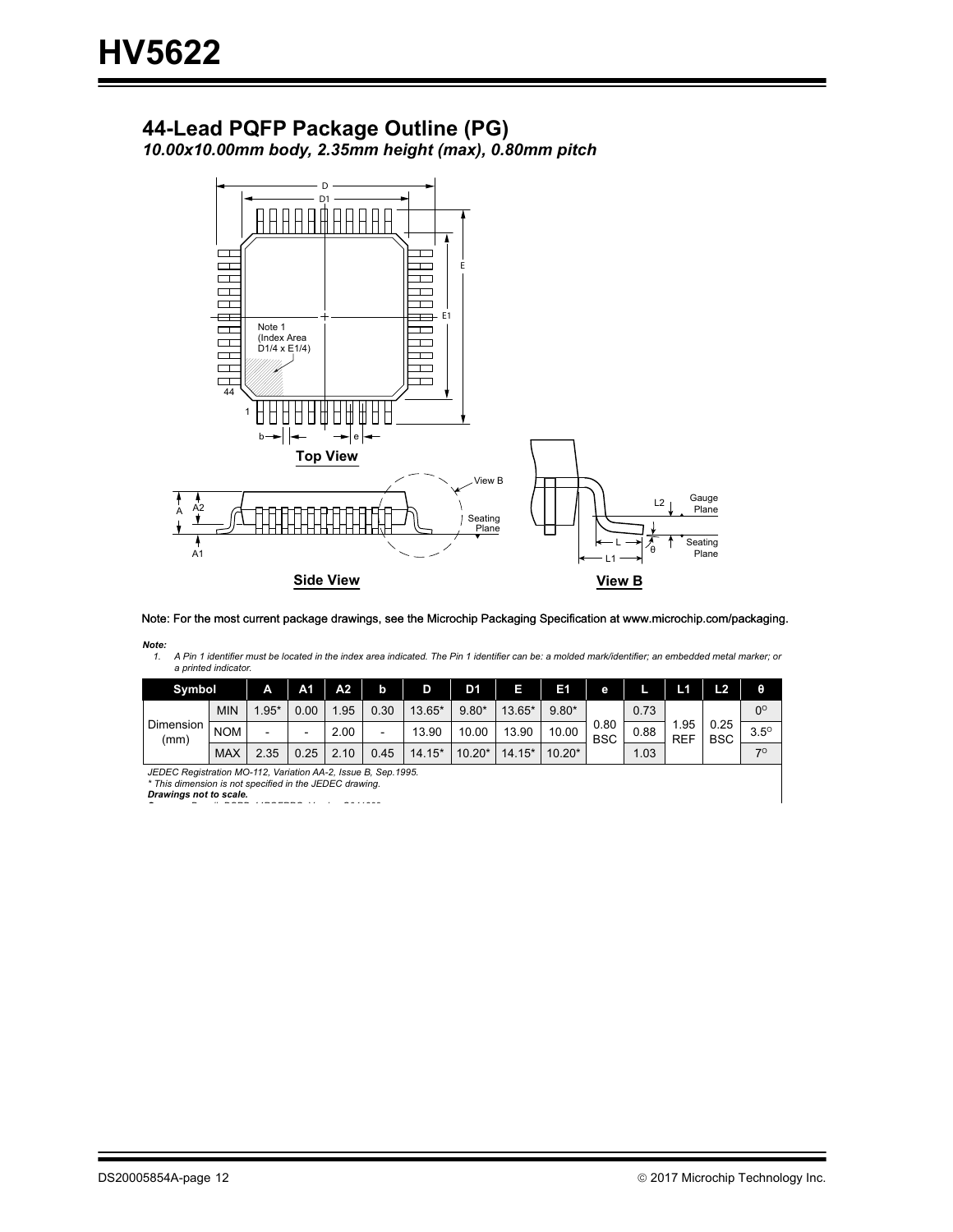## **44-Lead PLCC Package Outline (PJ)** *.653x.653in body, .180in height (max), .050in pitch*



*Notes:* Note: For the most current package drawings, see the Microchip Packaging Specification at www.microchip.com/packaging.

**<sup>2022</sup> A** Pin 1 identifier must be located in the index area indicated. The Pin 1 identifier can be: a molded mark/identifier; an embedded metal marker; or *a printed indicator.*

| Actual shape of this feature may vary. | 2. |  |
|----------------------------------------|----|--|
|----------------------------------------|----|--|

| Symbol                |            | A    | A1   | A2.                      |      | b1                       | D    | D1   |      | в    | е                  | R    |
|-----------------------|------------|------|------|--------------------------|------|--------------------------|------|------|------|------|--------------------|------|
| Dimension<br>(inches) | <b>MIN</b> | .165 | .090 | 062                      | .013 | 026                      | .685 | .650 | .685 | .650 | .050<br><b>BSC</b> | .025 |
|                       | <b>NOM</b> | .172 | 105  | $\overline{\phantom{0}}$ | -    | $\overline{\phantom{0}}$ | .690 | 653  | .690 | .653 |                    | .035 |
|                       | <b>MAX</b> | 180  | 120  | 083                      | .021 | .036 <sup>†</sup>        | .695 | .656 | .695 | .656 |                    | .045 |

*JEDEC Registration MS-018, Variation AC, Issue A, June, 1993. † This dimension differs from the JEDEC drawing. Drawings not to scale.*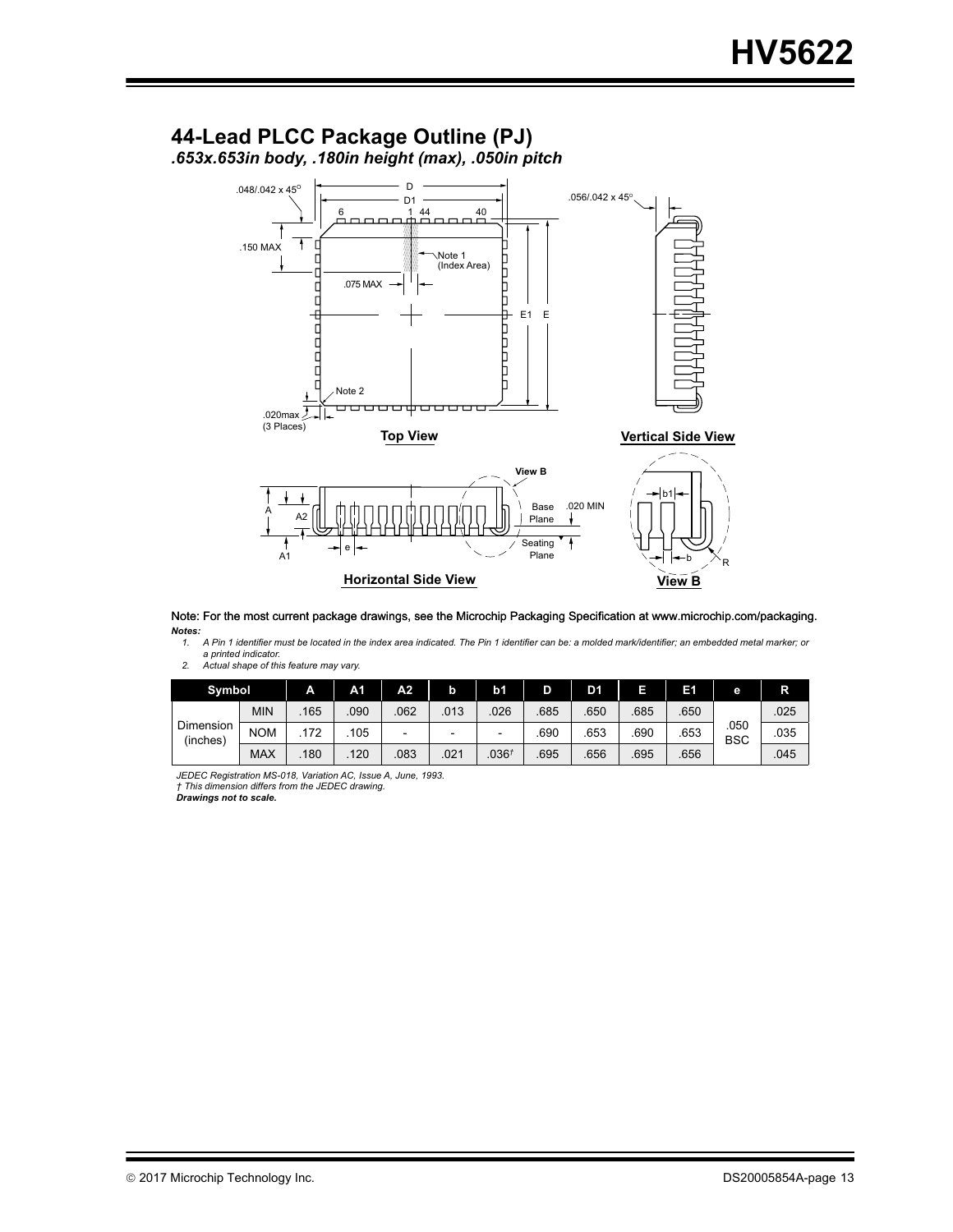# **HV5622**

**NOTES:**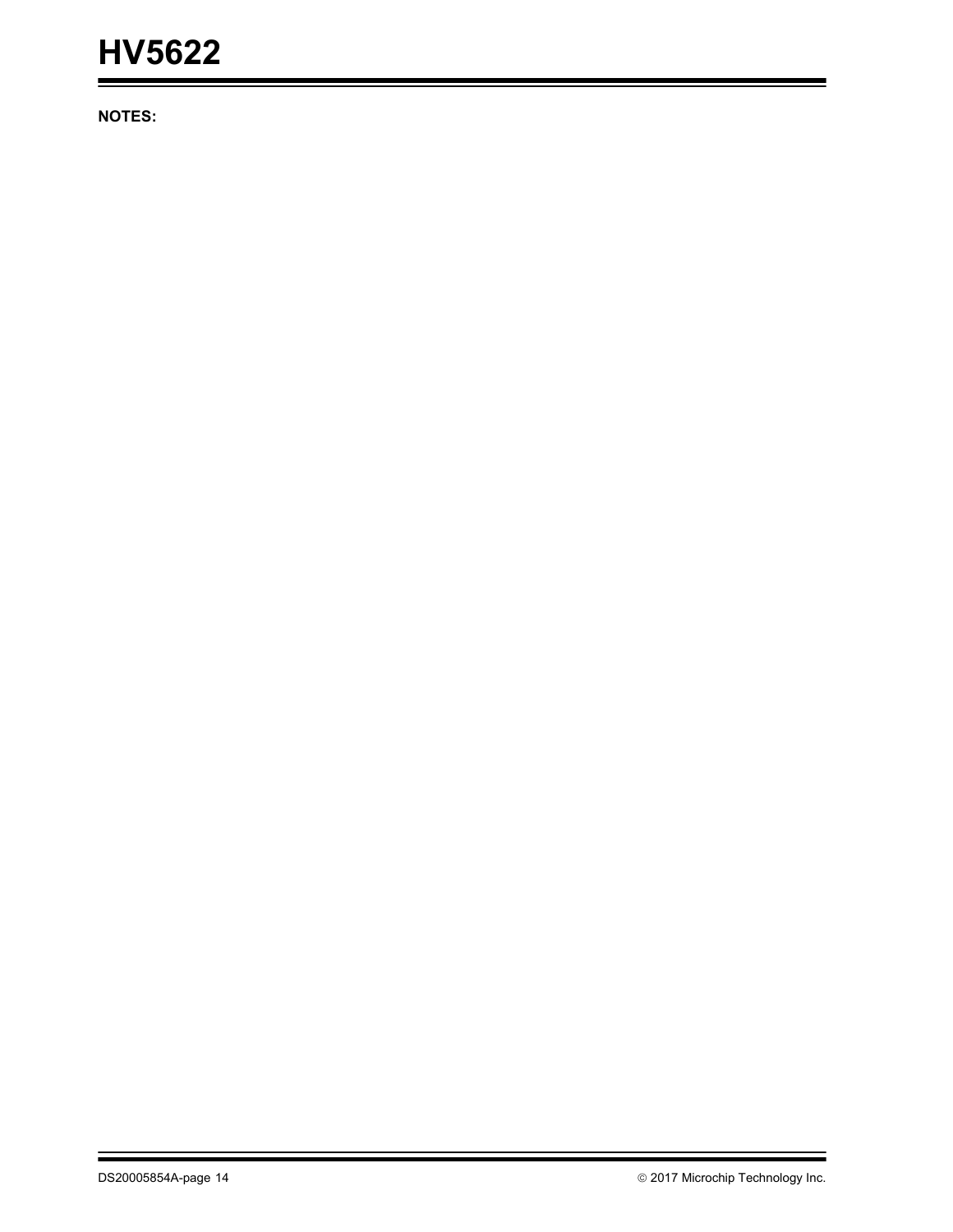## **APPENDIX A: REVISION HISTORY**

## **Revision A (October 2017)**

- Converted Supertex Doc # DSFP-HV5622 to Microchip DS20005854A
- Removed "Processed with HVCMOS® Technology" in the Features section
- Changed the package marking format
- Removed the 44-lead PQFP PG M919 and 44-lead PLCC PJ M903 media types
- Made minor changes throughout the document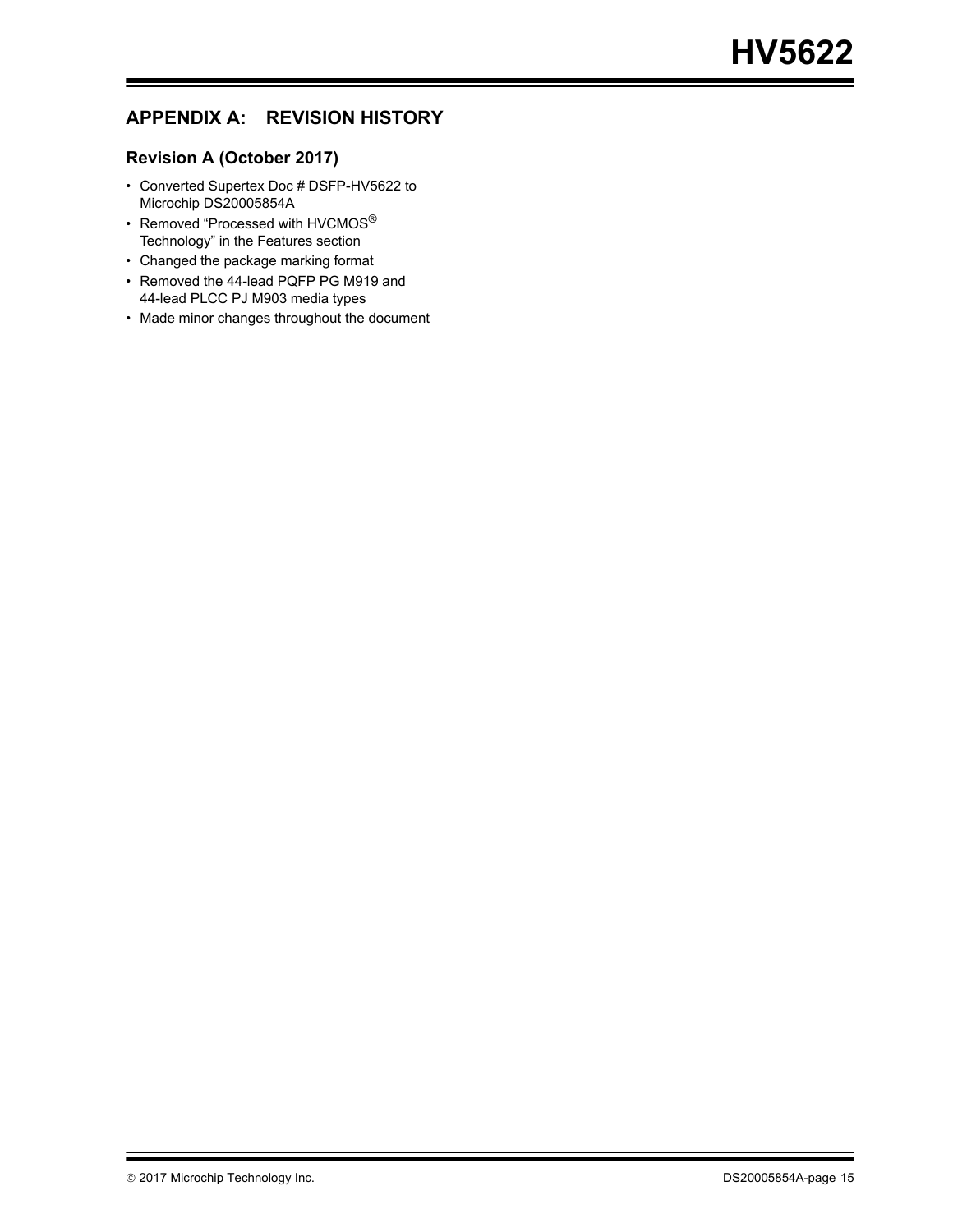## **PRODUCT IDENTIFICATION SYSTEM**

To order or obtain information, e.g., on pricing or delivery, contact your local Microchip representative or sales office.

| <b>PART NO.</b> | <u>XX</u>                 |     |                                                                    | <b>Examples:</b> |                                                                                                 |
|-----------------|---------------------------|-----|--------------------------------------------------------------------|------------------|-------------------------------------------------------------------------------------------------|
| <b>Device</b>   | Package<br><b>Options</b> |     | Environmental<br>Media Type                                        | a) HV5622PG-G:   | 32-Channel Serial-to-Parallel<br>Converter with Open Drain<br>Outputs, 44-lead PQFP,<br>96/Tray |
| Device:         | $HV5622 =$                |     | 32-Channel Serial-to-Parallel Converter<br>with Open Drain Outputs | b) HV5622PJ-G:   | 32-Channel Serial-to-Parallel<br>Converter with Open Drain                                      |
| Packages:       | PG                        | $=$ | 44-lead PQFP                                                       |                  | Outputs, 44-lead PLCC,<br>27/Tube                                                               |
|                 | <b>PJ</b>                 | $=$ | 44-lead PLCC                                                       |                  |                                                                                                 |
| Environmental:  | G                         | $=$ | Lead (Pb)-free/RoHS-compliant Package                              |                  |                                                                                                 |
| Media Types:    | (blank)                   | $=$ | 96/Tray for a PG Package                                           |                  |                                                                                                 |
|                 | (blank)                   | $=$ | 27/Tube for a PJ Package                                           |                  |                                                                                                 |
|                 |                           |     |                                                                    |                  |                                                                                                 |
|                 |                           |     |                                                                    |                  |                                                                                                 |
|                 |                           |     |                                                                    |                  |                                                                                                 |
|                 |                           |     |                                                                    |                  |                                                                                                 |
|                 |                           |     |                                                                    |                  |                                                                                                 |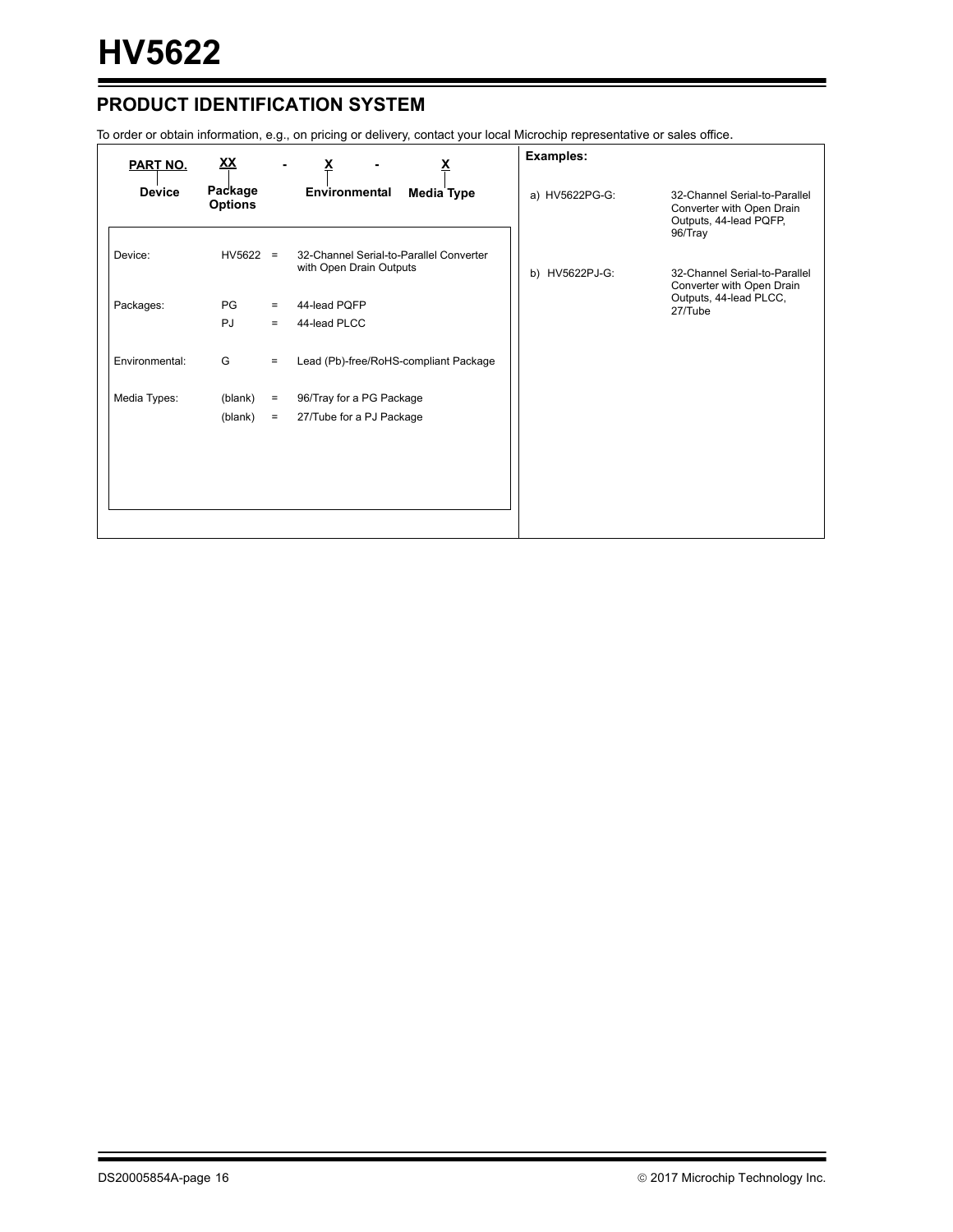#### **Note the following details of the code protection feature on Microchip devices:**

- Microchip products meet the specification contained in their particular Microchip Data Sheet.
- Microchip believes that its family of products is one of the most secure families of its kind on the market today, when used in the intended manner and under normal conditions.
- There are dishonest and possibly illegal methods used to breach the code protection feature. All of these methods, to our knowledge, require using the Microchip products in a manner outside the operating specifications contained in Microchip's Data Sheets. Most likely, the person doing so is engaged in theft of intellectual property.
- Microchip is willing to work with the customer who is concerned about the integrity of their code.
- Neither Microchip nor any other semiconductor manufacturer can guarantee the security of their code. Code protection does not mean that we are guaranteeing the product as "unbreakable."

Code protection is constantly evolving. We at Microchip are committed to continuously improving the code protection features of our products. Attempts to break Microchip's code protection feature may be a violation of the Digital Millennium Copyright Act. If such acts allow unauthorized access to your software or other copyrighted work, you may have a right to sue for relief under that Act.

Information contained in this publication regarding device applications and the like is provided only for your convenience and may be superseded by updates. It is your responsibility to ensure that your application meets with your specifications. MICROCHIP MAKES NO REPRESENTATIONS OR WARRANTIES OF ANY KIND WHETHER EXPRESS OR IMPLIED, WRITTEN OR ORAL, STATUTORY OR OTHERWISE, RELATED TO THE INFORMATION, INCLUDING BUT NOT LIMITED TO ITS CONDITION, QUALITY, PERFORMANCE, MERCHANTABILITY OR FITNESS FOR PURPOSE**.** Microchip disclaims all liability arising from this information and its use. Use of Microchip devices in life support and/or safety applications is entirely at the buyer's risk, and the buyer agrees to defend, indemnify and hold harmless Microchip from any and all damages, claims, suits, or expenses resulting from such use. No licenses are conveyed, implicitly or otherwise, under any Microchip intellectual property rights unless otherwise stated.

*Microchip received ISO/TS-16949:2009 certification for its worldwide headquarters, design and wafer fabrication facilities in Chandler and Tempe, Arizona; Gresham, Oregon and design centers in California and India. The Company's quality system processes and procedures are for its PIC® MCUs and dsPIC® DSCs, KEELOQ® code hopping devices, Serial EEPROMs, microperipherals, nonvolatile memory and analog products. In addition, Microchip's quality system for the design and manufacture of development systems is ISO 9001:2000 certified.*

# **QUALITY MANAGEMENT SYSTEM CERTIFIED BY DNV**  $=$  **ISO/TS** 16949 $=$

#### **Trademarks**

The Microchip name and logo, the Microchip logo, AnyRate, AVR, AVR logo, AVR Freaks, BeaconThings, BitCloud, CryptoMemory, CryptoRF, dsPIC, FlashFlex, flexPWR, Heldo, JukeBlox, KEELOQ, KEELOQ logo, Kleer, LANCheck, LINK MD, maXStylus, maXTouch, MediaLB, megaAVR, MOST, MOST logo, MPLAB, OptoLyzer, PIC, picoPower, PICSTART, PIC32 logo, Prochip Designer, QTouch, RightTouch, SAM-BA, SpyNIC, SST, SST Logo, SuperFlash, tinyAVR, UNI/O, and XMEGA are registered trademarks of Microchip Technology Incorporated in the U.S.A. and other countries.

ClockWorks, The Embedded Control Solutions Company, EtherSynch, Hyper Speed Control, HyperLight Load, IntelliMOS, mTouch, Precision Edge, and Quiet-Wire are registered trademarks of Microchip Technology Incorporated in the U.S.A.

Adjacent Key Suppression, AKS, Analog-for-the-Digital Age, Any Capacitor, AnyIn, AnyOut, BodyCom, chipKIT, chipKIT logo, CodeGuard, CryptoAuthentication, CryptoCompanion, CryptoController, dsPICDEM, dsPICDEM.net, Dynamic Average Matching, DAM, ECAN, EtherGREEN, In-Circuit Serial Programming, ICSP, Inter-Chip Connectivity, JitterBlocker, KleerNet, KleerNet logo, Mindi, MiWi, motorBench, MPASM, MPF, MPLAB Certified logo, MPLIB, MPLINK, MultiTRAK, NetDetach, Omniscient Code Generation, PICDEM, PICDEM.net, PICkit, PICtail, PureSilicon, QMatrix, RightTouch logo, REAL ICE, Ripple Blocker, SAM-ICE, Serial Quad I/O, SMART-I.S., SQI, SuperSwitcher, SuperSwitcher II, Total Endurance, TSHARC, USBCheck, VariSense, ViewSpan, WiperLock, Wireless DNA, and ZENA are trademarks of Microchip Technology Incorporated in the U.S.A. and other countries.

SQTP is a service mark of Microchip Technology Incorporated in the U.S.A.

Silicon Storage Technology is a registered trademark of Microchip Technology Inc. in other countries.

GestIC is a registered trademark of Microchip Technology Germany II GmbH & Co. KG, a subsidiary of Microchip Technology Inc., in other countries.

All other trademarks mentioned herein are property of their respective companies.

© 2017, Microchip Technology Incorporated, All Rights Reserved. ISBN: 978-1-5224-2257-0